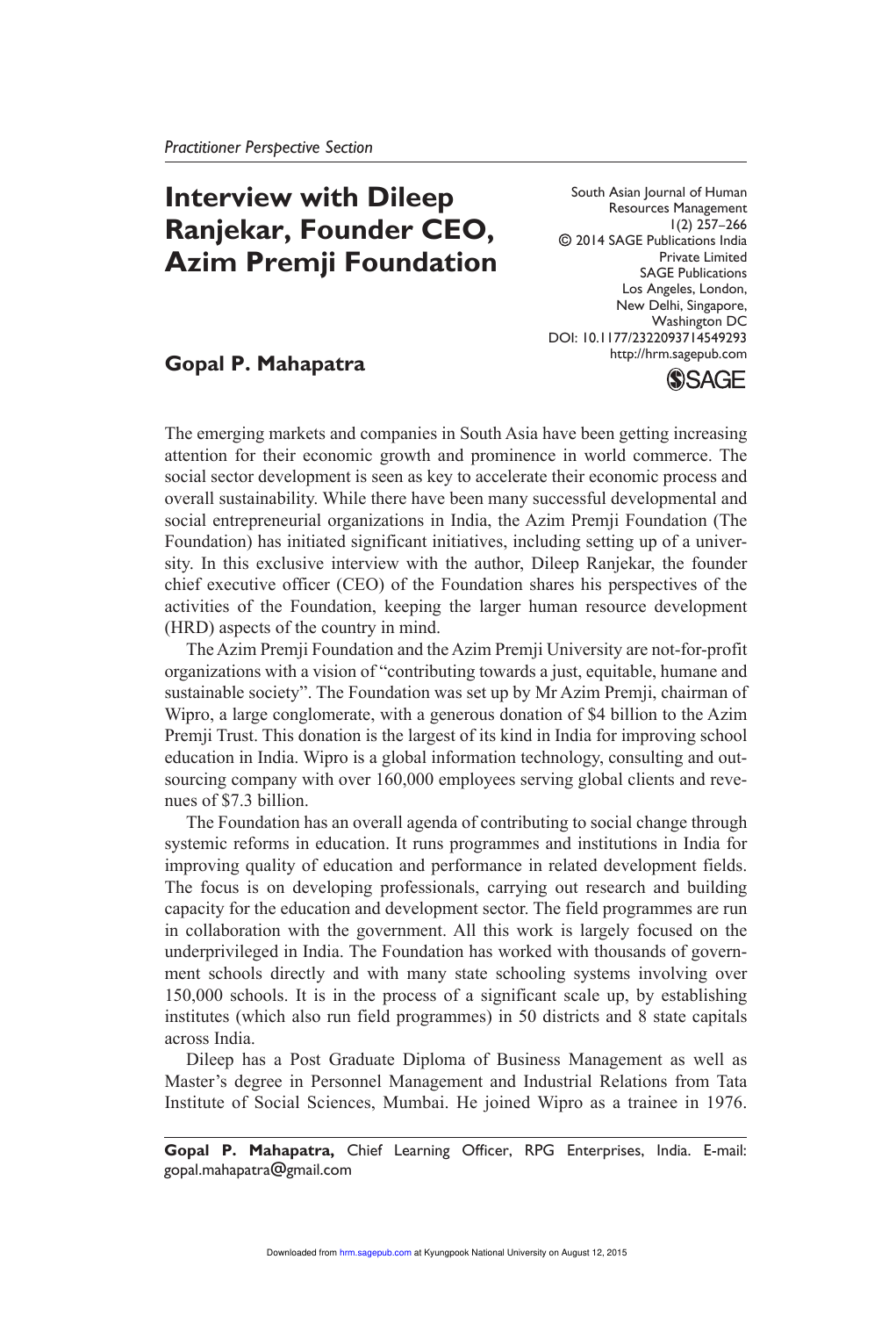He was one of the core team members of Wipro that contributed to setting the tone, the culture, the management and people development processes in the organization. After his long stint as Group HR Head of Wipro, Dileep took over as the Founder CEO of the Foundation in 2001.

#### **What is your journey as the founder CEO of Azim Premji Foundation?**

I joined Wipro in 1976 when the organization was just a single factory. I had the privilege of being a part of the core team that was responsible for creating culture, good governance practices, policies and approaches to professionalize the organization which was a typical manufacturing and commodities trading organization. The change that was envisaged by the top management then was very dramatic, and therefore, top class qualified professionals were recruited, who they thought were also culturally closer to what they looked for. I was one of them. During my Wipro journey, though I am essentially a HR professional, the breadth of experience that I went through in areas such as manufacturing, sales, quality, corporate communication, brand and facilities management, was pivotal in making me a multifaceted professional. The key contribution that was expected was in organization building, leadership development and evolving and nurturing a culture that was consistent with the organizational beliefs and values. I never approached my role as a typical HR professional, but as a well-rounded business professional.

## **What are some of the key changes that you believe are taking place across organizations in India?**

The world as well as India is radically changing. There are some positive changes and some not-so-positive. Probably, the most disconcerting development is widening gaps between segments of society. World over, inequity is a very big issue. As a manifestation of that within the organizations, people are focusing more and more on material benefits. The top managements are more disconnected from the junior employees in the organization.

Another big issue is the chasm between the intention and the reality. Several organizations such as United Nations Organization (UNO) at the international level or several other institutions within our country are created to implement policies, programmes that are meant for the poor, the disadvantaged and the underserved. However, the real execution does not happen. Millions of people across the world are living below the poverty line and do not have basic facilities of wholesome nutrition, potable water, decent healthcare, etc. Justice and basic human and environmental care are major issues that the world is facing.

In India, the so-called economic development since 1995 has benefitted probably just about 15–20 per cent of people. More than 70 per cent of people still have an income of less than a dollar a day. The definitions of poverty line in India as fixed by the Planning Commission are significantly off the global definition.

We have some understanding of the impact of globalization, the new customer profile and the new expectations of quality but have very little or no knowledge of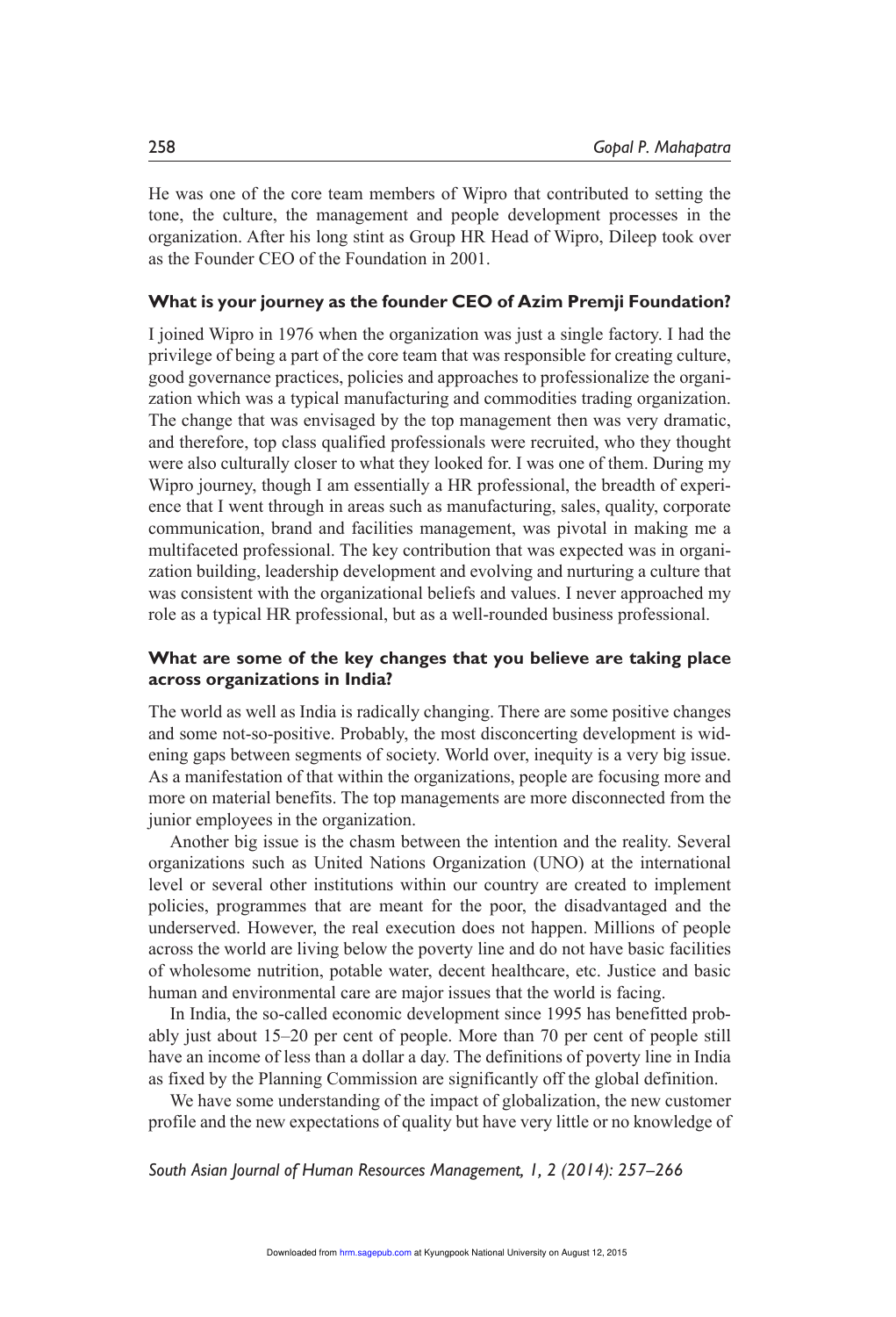emerging new generation, the discontinuities in technologies that can happen or how to respond to the demands of new generations.

#### **What is your perspective of emerging economies and in particular Brazil/Russia/India/China (BRIC) block of nations?**

The BRIC classification itself is being seriously questioned. With Russia and China having completely different notions of a society and non-democratic political systems, there is a problem in actually comparing countries that are fundamentally dissimilar. India has several challenges that are unique—such as the diversity in its ethnic profile, languages and religions. Illustratively, in Brazil (which is a comparable country), 95 per cent of people are Catholics and they speak Portuguese as a language. Compare this with our nation which is a boiling pot of several religions, castes, creeds, sub-castes—with 14 main languages, over 200 mother tongues spoken by more than 1 million people each and over 1,600 dialects. This creates serious challenges for uniform curriculum, reading material, development of educators and homogeneity among people.

Despite all its challenges, India has done well to recover from the economic down-turn, retained its financial integrity and made significantly better progress in select sectors like the information technology (IT) services. We speak about a great advantage in terms of the huge young population we have but have failed in critical sectors such as quality education, creating world-class institutions, addressing the infrastructure, sanitation, water issues and exploiting our agricultural prowess. Both the political and bureaucratic classes have let India down.

#### **Please give a brief overview of the Azim Premji Foundation.**

The fundamental reason why Azim Premji Foundation was created was to *contribute to social change*. We have to view our nation and our society in the context of our constitutional commitment for a social, democratic republic that is secular and that promises certain liberties, rights and freedom to all individuals without discrimination. The medium of such social change that we chose was "School Education" and the canvass was the government school education system with 1.4 million schools, 6 million teachers, 1 million people supporting the system from outside the schools that had over 225 million children.

#### **How did the Foundation choose its priorities and strategy?**

Both Mr Premji and I were from corporate sector and had very little knowledge of the education domain or the social sector. But we had very strong instincts on what is right and not right. And Mr Premji's intentions were very genuine. He prefaced his desire by saying that he wanted to do something solid, impactful, long term and something that would leave a legacy for generations to come. After some thinking, we thought the area of education was something fundamental and had the potential to positively contribute to other areas such as poverty, social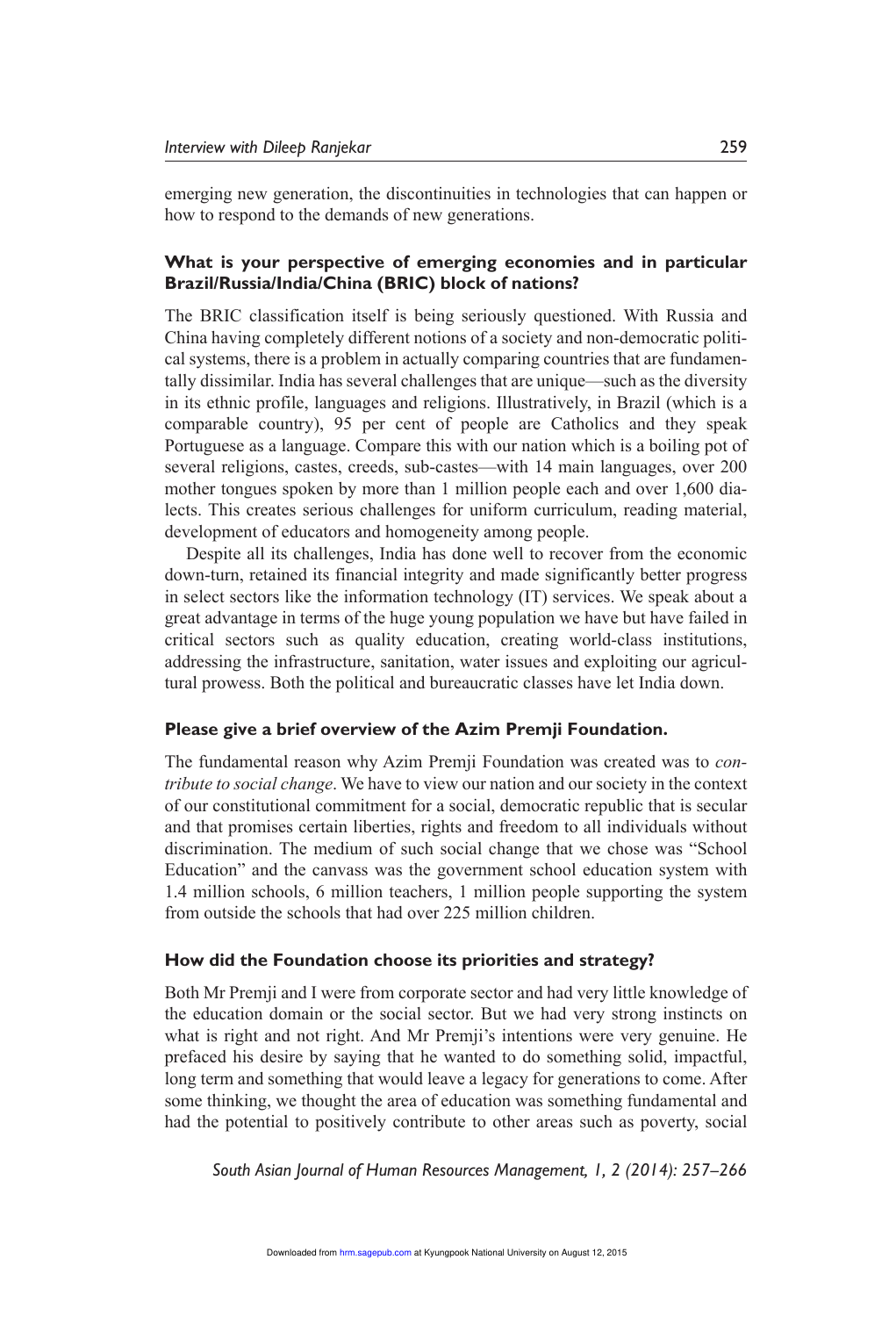equity, health and livelihood. It was Mr Premji's thought that we must begin with "School Education" and not areas such as technical education and management education.

Since we chose to work with the school system, working in collaboration with the government was something that was a "given" because over 80 per cent of our school children studied in government schools (in 1998). We decided that we would work at a large scale, would learn from the system and would offer our help to the government without an approach of offering "silver bullets" or ready-made solutions. In any case, no such readymade solutions really exist. I personally met hundreds of high quality, committed people in the education and social sector across the country and was overwhelmed with their understanding and commitment.

Considering that education is a very vast area, the real question before us was "where do you begin?" Education in India is a subject that is concurrent both at the centre- and the state levels. The government has the constitutional responsibility of providing free quality school education to all children in the country. The total budget for education is currently approximately \$75 billion every year. Whether it is enough or not is a separate issue, but in itself it is a large sum. The country made significant progress since 1999–2000 in creating access and providing budgets to identified expenditure items such as additional classrooms, additional teachers and innovations to improve quality. We now have a school within 1 km in about 98/99 per cent of the villages. The Right to Education Act in 2009 has been a landmark step forward in creating framework and more importantly creating education as a right.

Despite the above progress, we have several quality-related problems. Our schools do not have quality toilets; many of them do not have drinking water facilities. They do not have adequate number of classrooms. The quality of midday-meal provided to children is not conforming to the government's own stated policy. Seventy-five per cent plus schools have multi-grade teaching, that is, one teacher teaching 2–3 grades together at the same time in one room. Considering the fact that the teachers are not prepared to do multi-grade teaching, it is a big problem. Probably, the biggest issue is that the learning of children is not happening around the curricular objectives and is almost entirely rote memory based where children learn without understanding, analyzing, applying, etc.

#### **After finalizing education agenda for the Foundation how did you take it forward?**

Once you engage with the system, you start realizing a lot of things. After a lot of experimentations and large programme implementation in thousands of schools especially in Andhra Pradesh and northeast Karnataka, we decided to focus on quality of education that is consistent with the constitutional and policy principles. Many states approached us to help them in their endeavour to improve quality of education. We began work in Uttarakhand, Rajasthan, Gujarat, Madhya Pradesh, Puducherry and our Digital Learning Resources—developed in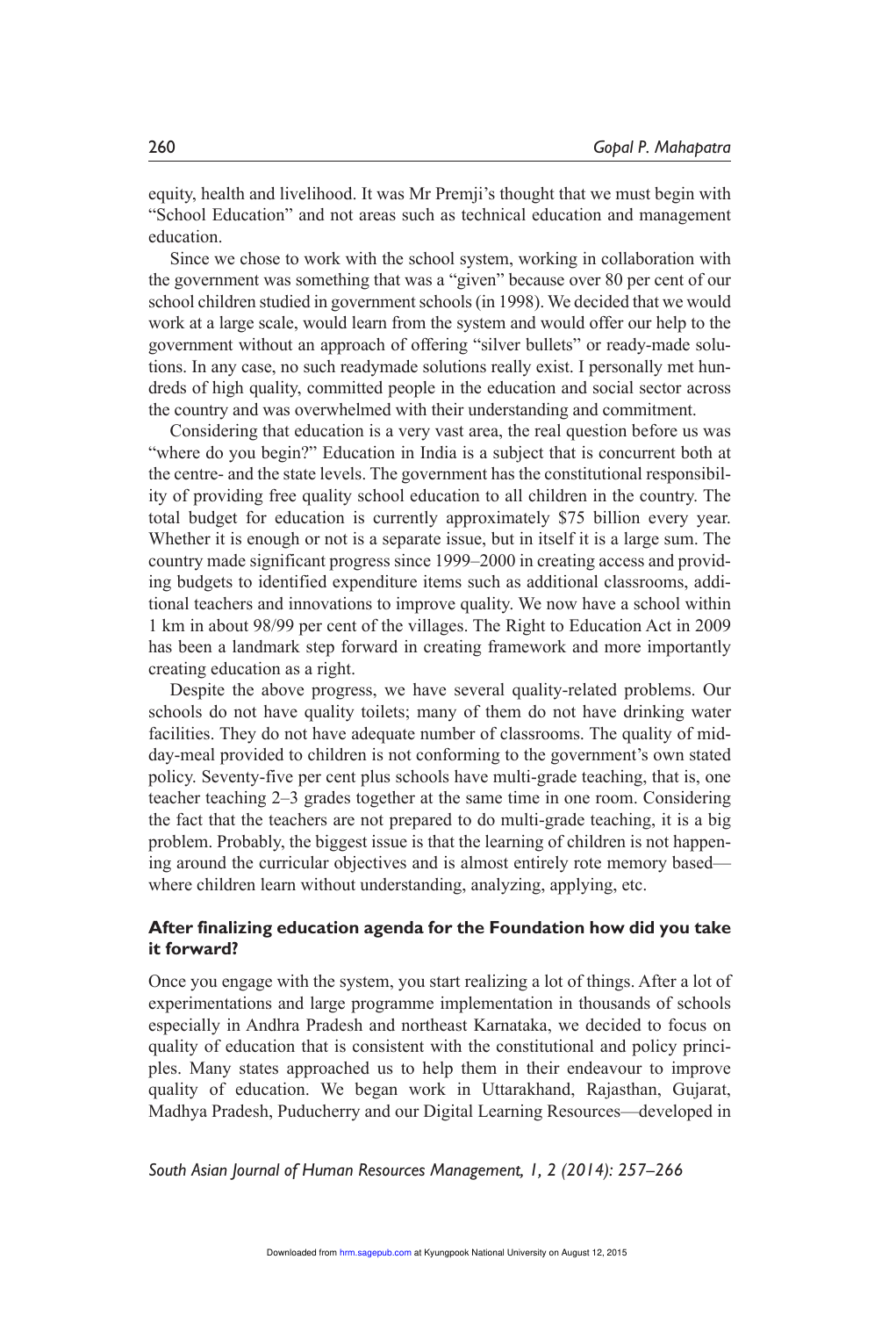18 different languages reached some 30,000 schools across 16 states in the country. We engaged in multiple interventions for the first 8–9 years. They ranged from curriculum development to teacher education to school leadership development to alternative examination system to experimenting the influence of technology on children and their learning.

## **How did the current strategy evolve?**

Around 2008–2009, Mr Premji decided to significantly increase the allocation of funds to Azim Premji Foundation. Funds were never a constraint. The real challenge was how to spend money prudently and to ensure systemic improvements. In 2009, we took stock of the impact of our work and also analyzed how a comprehensive change in society and education could be achieved. From this, several fundamental issues emerged:

- **1. Education Professionals:** The number one constraint in working in education sector was the almost total absence of universities and schools of education that developed well-rounded professionals (not the BEd and MEd variety) with appropriate perspective. Even for the growth of our own Foundation, we found this a serious constraint. Contrast this with some of the developed nations—where practically every good university has a school of education. Canada—for a population of 35 million develops almost 5,000 professionals each year.
- **2. Research:** There is no concerted effort of significance to develop knowledge to address evidence-based policy and also to find solutions to our very diverse and complex problems. This needs meaningful research effort.
- **3. Institutional and Individual Competence:** Enhancing capacity in the large educational system that the government has set up across the country (close to 8 million people are appointed by the government). The same is true for hundreds of institutions that have been established by the government across the country to contribute to education.
- **4. Institutional vs. Programmatic Approach:** Having an institutionalized presence that is not programme based. Such presence must engage with the system at a geographic unit such as a state or a district, understand issues and help education quality improve in that geography.
- **5. Changing Perspective of Education in the Society:** The institutions must also engage with the parents and community to build the right expectations for their children's education that are consistent with the goals and processes envisaged by the national policy and programmes.

So, our new strategy has two very critical strands: Extensive Field Presence and a High Quality Academic Institutions leveraging our field presence. We established field presence through the state and district institutes of Azim Premji Foundation, and we established an autonomous private University (Azim Premji University)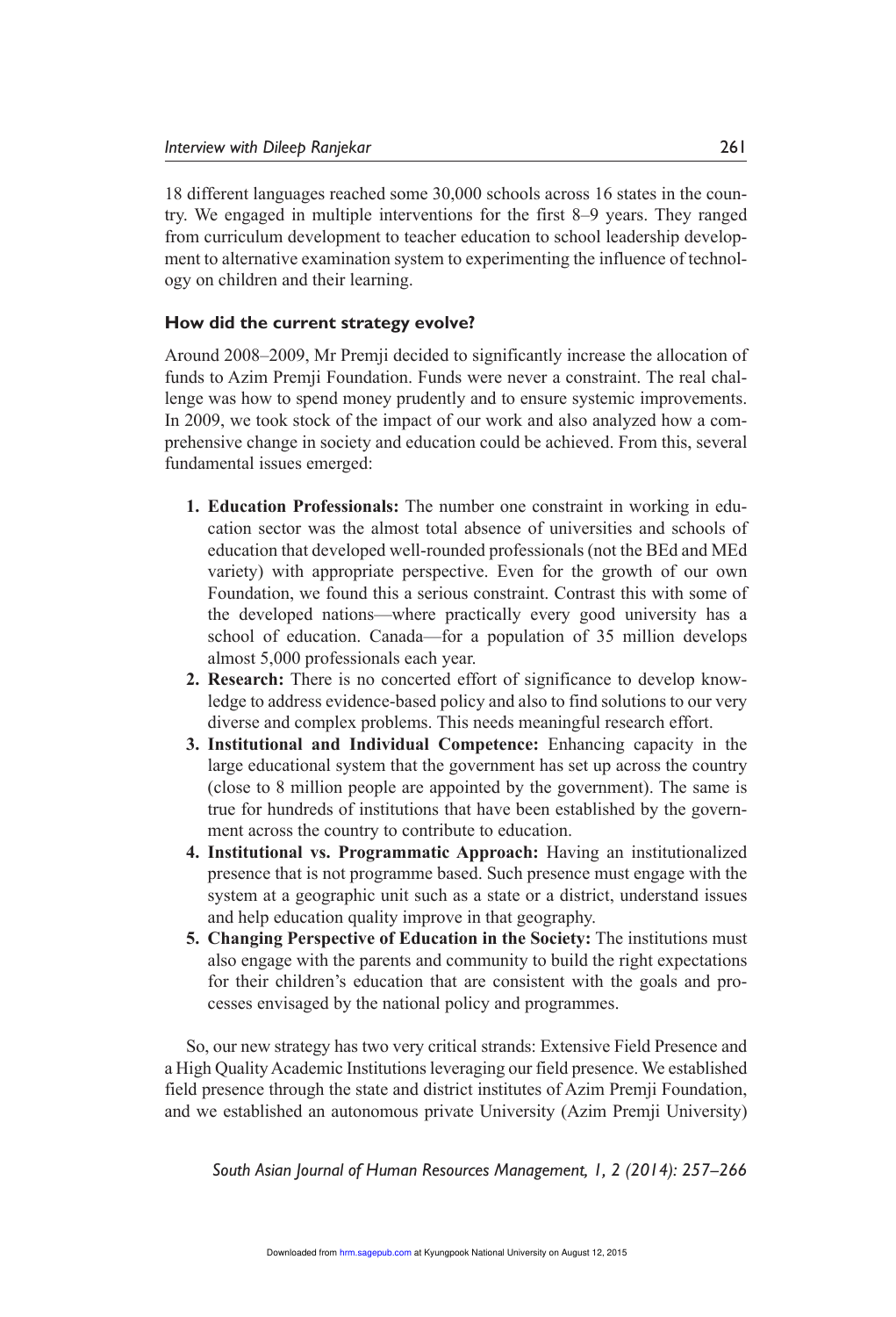to address the issue of developing talent for education and development sectors as well as to carry out research to build knowledge about the issues of education and development.

By 2017–2018, we would have about 3,000 students in Azim Premji University, a large Research Centre as an integral part of the University, about 10 state institutes, 50 district institutes with many of them having Azim Premji School as an integrated part of the district strategy. At this time, the Foundation would be employing a large pool of people (over 3,500) with capacity to contribute to the government education system. Currently, we have over 1,100 people working in 8 state institutes, 30 district institutes and 6 Azim Premji schools. Azim Premji University offers a two-year Master's programme in Education and Development to 500 students. In the field institutes, we are engaging with over 35,000 schools and 175,000 teachers through close to 5,000 government functionaries.

## **What are the staff requirements in the Foundation and how do you choose them?**

There are about four to five kinds of people we need in the Foundation.

First kind of people is—top class faculty in Azim Premji University. These are currently required in the broad domains of Education and Development. Because we do not have schools of education in our country, there is an enormous shortage of the kind of people we want in the University. So, we look for people in the domains of philosophy, sociology, psychology, healthcare sciences, livelihood, governance and environment sciences, who identify themselves with our overall vision.

Second kind is subject experts in Science, History, Maths, Language, Social Sciences, etc., who bring in the overall education perspective and innovative, non-traditional teaching and learning practices. Again currently, there are no such experts being developed in any university or school of education.

Third—people in Education Leadership and Management who know how to contribute to the capacity of school principals, education functionaries, faculty in district government Institutes, etc. Education Management is a relatively newer field across the globe. It is not just education—nor just management—but a discipline that views management or administration of large education systems through leadership and management perspective. They fundamentally need a very good understanding of education as well.

Fourth—top class researchers, who can identify issues to research—understand the intricacies, deploy the right research methodologies and analyze the findings from the perspective of our country's perspective.

Fifth—several enabling and support functions such as Human Resources (for recruitment, people development), Accounting and Finance, IT and civil infrastructure (to acquire land, construct our offices and schools, enable them with appropriate IT solutions, etc.).

People's basic alignment to our vision and strategy, deeper expertise in their respective subject-fields, ability to work in teams and strong belief in diversity of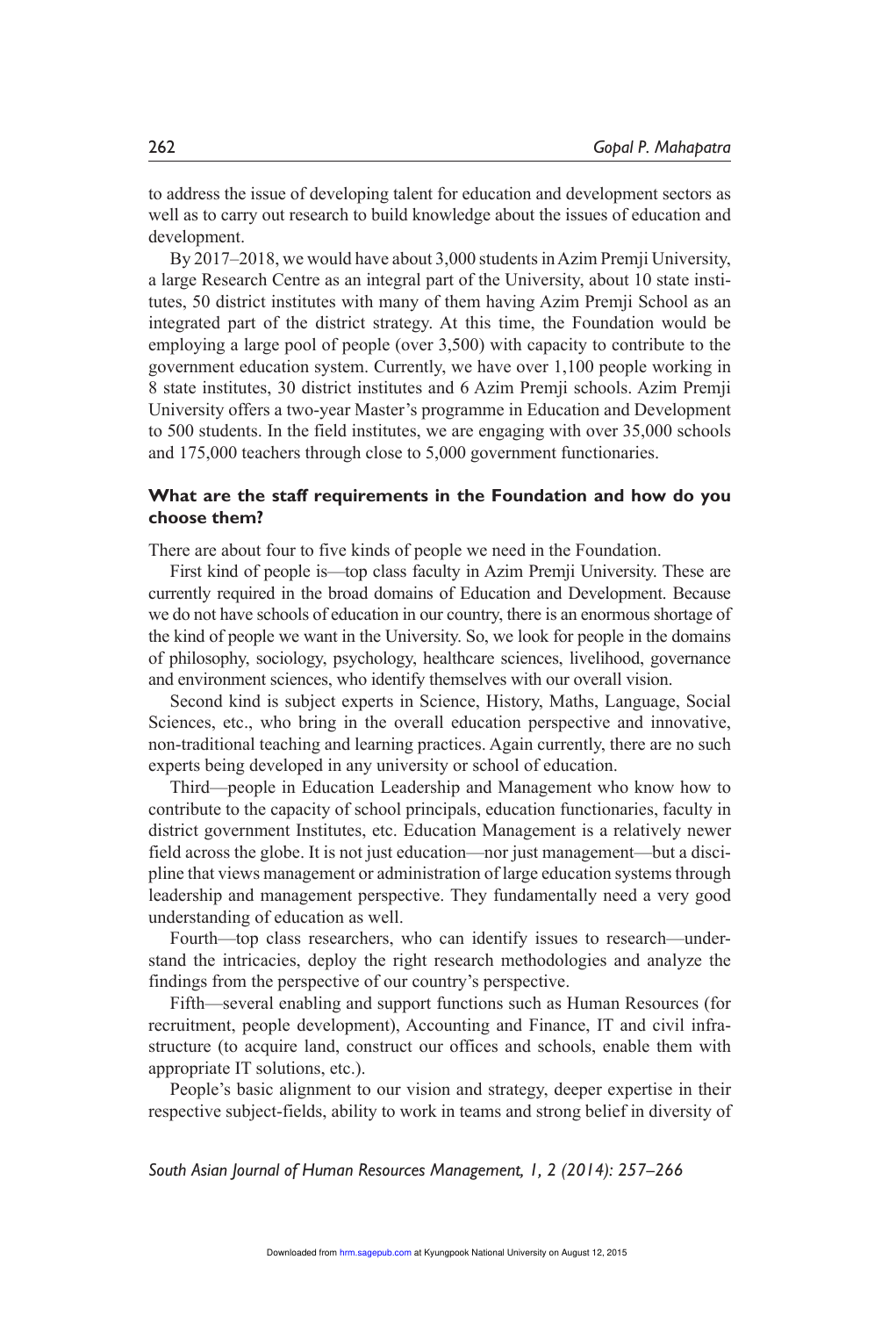people, views, pluralism, etc., are some of the important attributes that we look for while recruiting them.

### **How have you incorporated Wipro's key principles of learning and development at the Foundation?**

The Wipro principles and learning were anyway embedded in me having worked in Wipro for over 26 years before joining Azim Premji Foundation. I used those principles in two ways—one—what I must continue in the new organization such as the rigour in recruitment, integrity in whatever we do and quality consciousness. Second—what we would not do at Azim Premji Foundation. For instance, our performance management process in the Foundation is significantly different. We spent a lot of time in thinking through fundamentals; we stayed away from craving for visibility, publicity and brand consciousness. The culture at Azim Premji Foundation is distinctly different—we want people who are deeply aligned to our notion of society and education. We believe that compensation is not a major driver. Change in this sector is measured through the long-term impact. Short-term gains are difficult to be attributed to only your work.

Social sector and non-profit organizations have a distinctly different culture. People are possessed with the idea of contributing to the society and do not treat their work as a "job to earn livelihood". Their commitment has to be respected and that respect has to be reflected through your approaches to people processes and policies. For instance, rating people's performance with standard ratings of good, excellent, outstanding, etc., would be an insult to their intelligence. Several corporate approaches of processes that create "Pavlovian spirals of expectations" have to be carefully shunned. I also believe that many of these are also applicable in the corporate sector. We really do not have a good understanding of what makes people work and do things—the way they do—even in the corporate sector.

In our kind of organizations, we do not have to spend too much time on creating ownership in their work—people already have it. People have self-selected to join you. Compensation is important—but, that is not the reason why our people are working with us. Thus, there is a very low "entitlement orientation". This sentiment has to be adequately reciprocated by the organization. For instance, if someone decided to leave in Wipro, I would spend significant time and energy in convincing (selling the organization) that employee. When an employee leaves Azim Premji Foundation—I may spend time in understanding the reasons—but would respect that person's decision to do something else.

There is an enormous dearth of talent in social sector and competent people have done a great favour by choosing to work with you. Our travel policy, certain core policies such as medical policy are all applicable equally to all.

It is a highly intensive knowledge organization that has potential to contribute to people's competence. Not too many social sector organizations invest so significantly in building capacity among its own employees as much as we do. While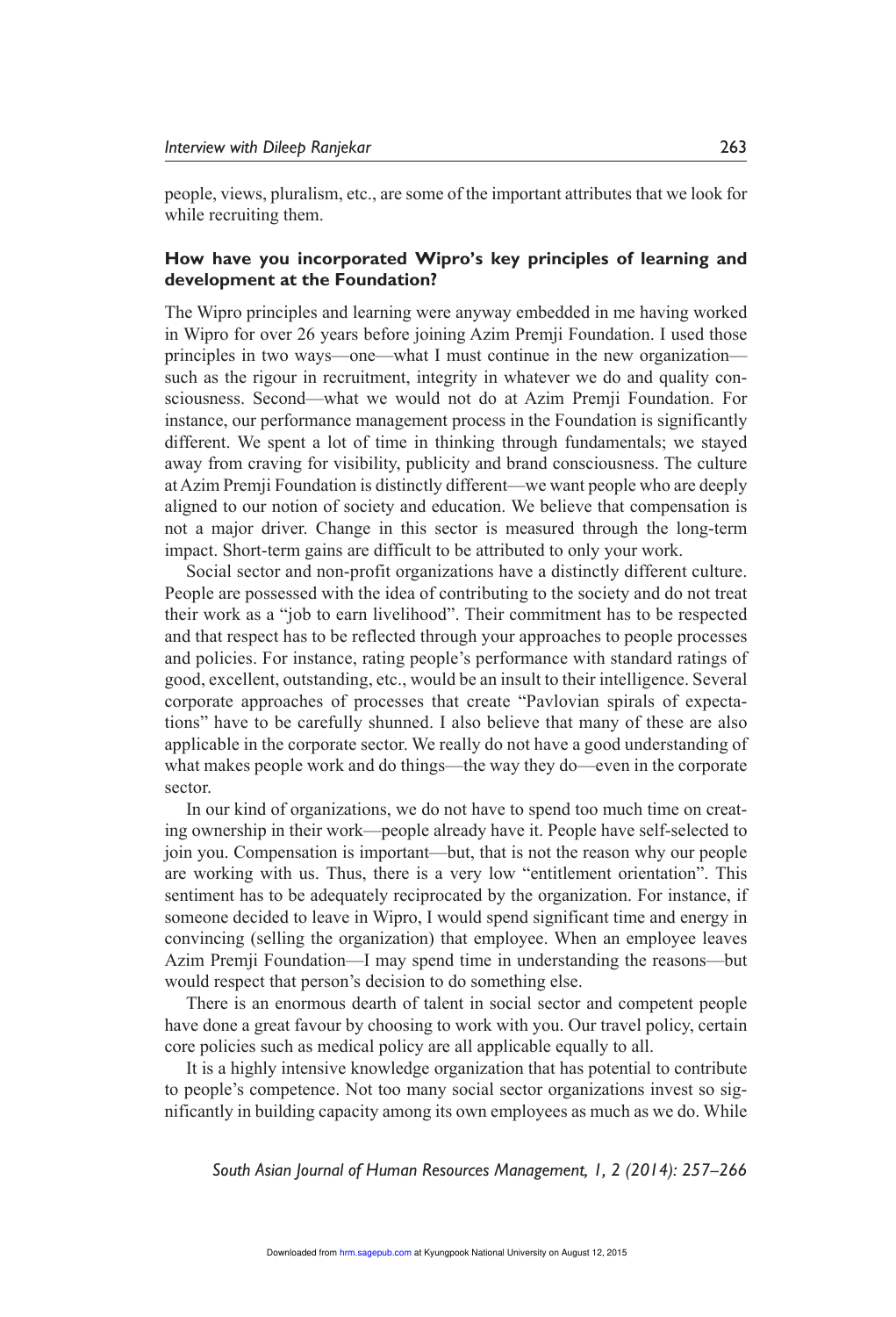defining milestones, time lines and expecting that people achieve them is important, excessive performance orientation is counter-productive.

Our task is so huge and complex that no single individual would be able to achieve anything significant—working in teams, interdependence and absence of competitiveness among people is the hallmark of our organization. Nor will silos work. While there is accountability at certain nodal points, we strive to achieve a hierarchy-free culture. Subservience is frowned upon and people are encouraged to express themselves all the time.

#### **How do you spread this culture over a period of time?**

About 4 years ago, we were about 300 people and now we are 1,100 people. This is close to fourfold growth in 4 years. The real challenge is—How do we retain our characteristic of a small organization with individual relationships, individualization of our approach to people and yet evolve some shared principles of working? How do we retain our human face and not bureaucratize the organization. Mechanical systemization should not ruin our individual understanding!

First, a very careful selection of leaders in the organization. They have to be from the grass roots. They have to be people who are connected socially. People who respect other people, respect teamwork and accept diversity.

Second, the top and senior management must walk the talk. They must constantly demonstrate what they state—because no amount of processes and hollow talk matter. What matters is what signals the leadership gives and what you demonstrate.

Third, at every opportunity—the induction process, the Foundation of education programmes, the interactions—all have to reinforce the organization culture. Fourth—the organizational performance process and talent assessment must incorporate cultural factors and recognize those who are high on practising culture by giving them more responsibility.

## **What are your key initiatives to make the Foundation a great organization?**

You must remember that we are not working towards "making Azim Premji Foundation some kind of organization" but contributing to the society outside the organization. However, we realize that only a certain kind of organization can effectively contribute to society.

This particular thinking—that something as serious as culture can be built or driven by one sentence or by one byline or some symbol—is a very corporate thinking. The issue of culture is far deeper than that. It takes life time and generations of thinking, working, demonstrating and walking the talk by organization to build strong culture. In social sector, there are four kinds of organizations. One is organizations that fund other people's efforts. Second, organizations that are implementing or actually working on the ground. Third, those that create talent for social sector and the fourth are organizations that create networks of such organizations who are all trying to contribute to the social sector.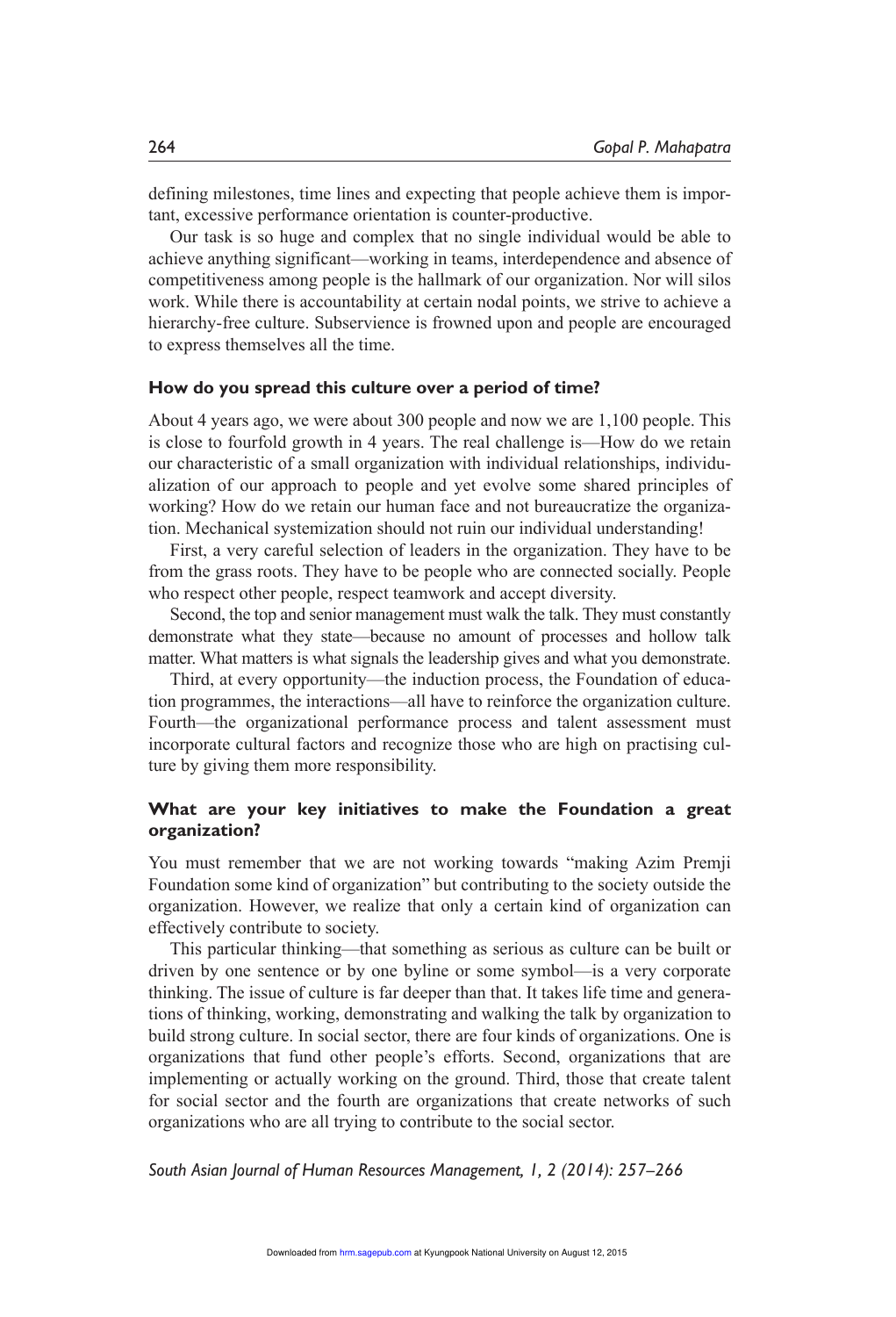Azim Premji Foundation is probably one of the rare organizations that is doing all the four. Our final goal is social change and we would do many things simultaneously to contribute to that goal.

#### **How integral is the HR strategy to the overall strategy of the organization and how is it operationalized?**

People are at the heart of our entire effort. There is no technique or a mechanical process or a lever that would achieve our objective of social change. It is possible only through large teams of committed and empowered people through their hard and sustained work. However, it has to be well-orchestrated. It has to be synergistic. It has to be done in a strategic way—something that provides a much larger meaning to the entire group effort than an individual's effort. So, it is only through people and developing people in a certain way that would lay the foundation of such effort. These aligned groups of people have to collaborate with the larger system of governance and larger society to be able to achieve the desired social change committed by India's constitution way back in 1950. We want to spend minimum amount of time and energy in resolving our internal things. We want to maximize our efforts to the external world. Our people have to understand that the social change that we are trying is significant.

So, you recruit people of that kind; you develop people of that kind; and you have all the processes within the organization enabling people to do that.

## **Please describe your company's leadership vision, style and ways of grooming leaders.**

Our leaders first of all are not the people who are considered as leaders in a traditional manner. These are people who are competent, who have a very deep connect with work and with society and who are able to be the role models in whatever they do. They are very simple people; they are not people who are assertive in a traditional way; they are not people who can give commands; they are people who lead through respect. The kind of people who will lead through value and by being referral points and not by just being some part in the hierarchy. So, hierarchybased leader is not something that we are encouraging in this organization. We carefully choose leaders who have proven track record of working with communities, government and societies and who have understood the principles of what they have achieved and therefore, are able to apply those principles to bring about change in a larger population. We choose leaders who are capable of furthering our strong culture and values. Most importantly, people who live those values and care for other people and society in general. The hallmark of our leaders is "ustaadi (expertise)" and "Insaaniyat (care for people)".

We groom leaders through careful selection, giving responsibility, observing on the job and constant interaction with select people. Our reward system is very flat as we do not make huge compensation variations. The subtle changes that we make do differentiate people, their consistent contribution (not just one year),